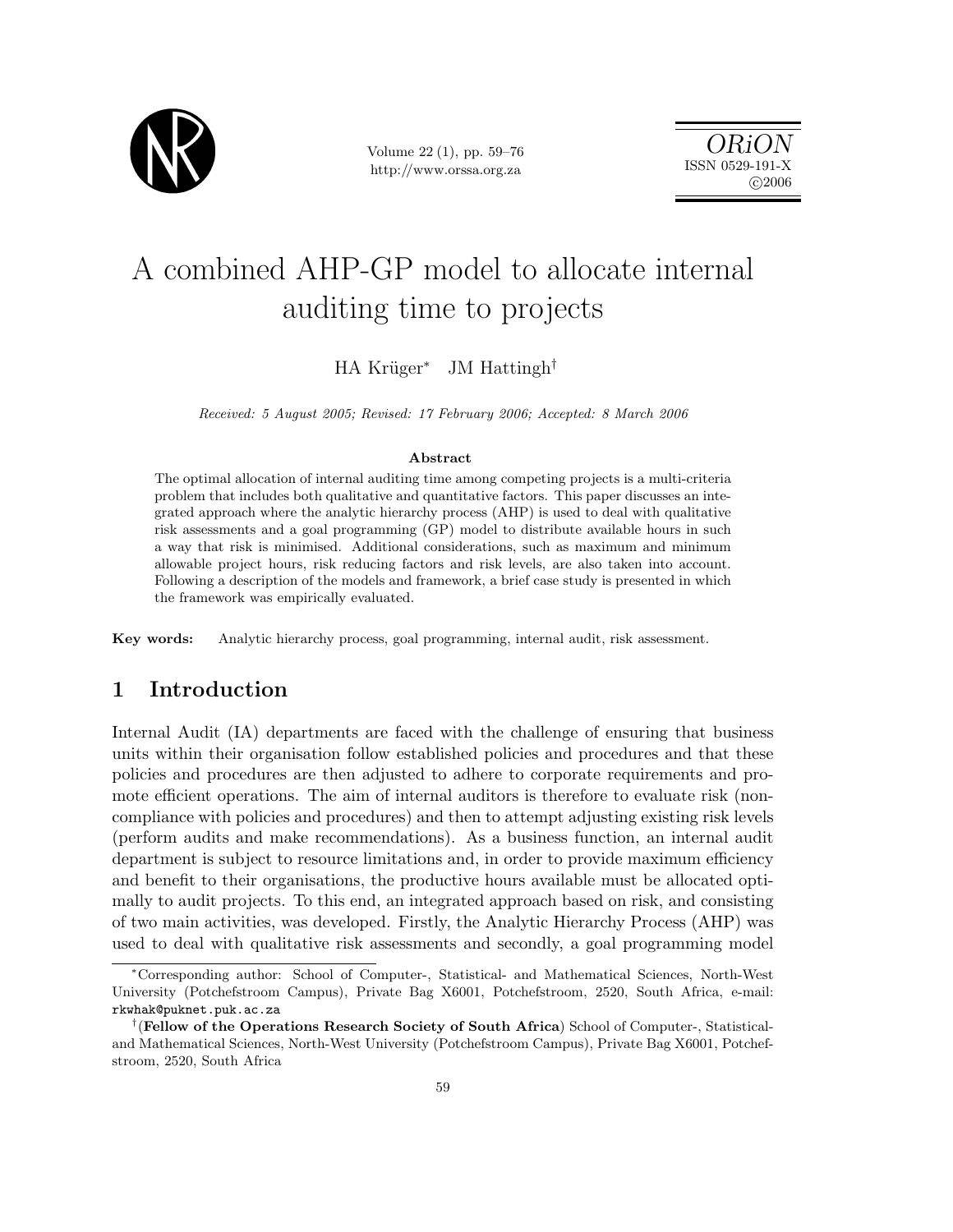was developed for establishing an optimal allocation of internal auditing time, based on the AHP risk evaluations and other quantitative considerations.

The main utilisation area of the framework would be in the preparation of an annual or longer term audit plan where the limited available audit hours is allocated to audit projects on the basis of risk related to the projects. Internal audit departments must compile audit plans according to their perceptions of the risk facing the different audit areas. To form new perceptions or confirm existing perceptions, risk assessments should be performed.

There are many references on the importance of systematic quantitative and/or qualitative risk assessments. Strong arguments for performing quantitative and qualitative risk assessments may be found in Jacobson (2002) and Ozier (2003), for example. In addition, there are also a number of organisations that have published risk management guidance. Some of these organisations include the International Standards Organization (ISO, 2002), the Information Security Forum (ISF, 2003), the Institute of Internal Auditors (IIA, 2003) and the Information Security Audit and Control Association (ISACA, 2003).

The AHP has been used widely in a number of applications involving multi-criteria decisions. For references to some of the earlier application areas, see Vargas and Dougherty (1982). Examples of more recent applications of the AHP are described in Al-Subhi and Al-Harbi (2001), Ramanathan and Ganesh (1995), Tam and Rao Tummala (2001) and Yang and Huang (2000).

In the area of internal audit, the work by Patton *et al.* (1983) stands out as an important contribution where the AHP was used in conjunction with a non-linear model to evaluate risk. A linear programming model to assign resources to different audit project classifications may be found in Gotlob *et el.* (1997). The AHP and linear programming models have also been used together earlier, e.g. by Korpela et al. (2002) for production capacity and supply chain design, and by Ghodsypour and O'Brien (1998) for supplier selection, while Badri (2001) and Yurdakul (2004) describe applications where AHP and goal programming models were used in combination. Bodin and Gass (2003) lists the combination of AHP and linear programming models for resource allocations as one of the key elements to be included in a course on the AHP.

The goal programming part of the framework in this paper introduces some discrete variables resulting in a mixed integer linear program. The AHP and linear programming models are both well known quantitative analysis techniques within the operations research discipline and are described in most management science text books, e.g. Moore and Weatherford (2001) and Taylor (2002).

The remainder of this paper is organised as follows. The proposed integrated framework is described in §2; this description covers the AHP and linear programming models used. A case study and numerical results are presented in §3, while the paper is concluded in §4 with some general comments.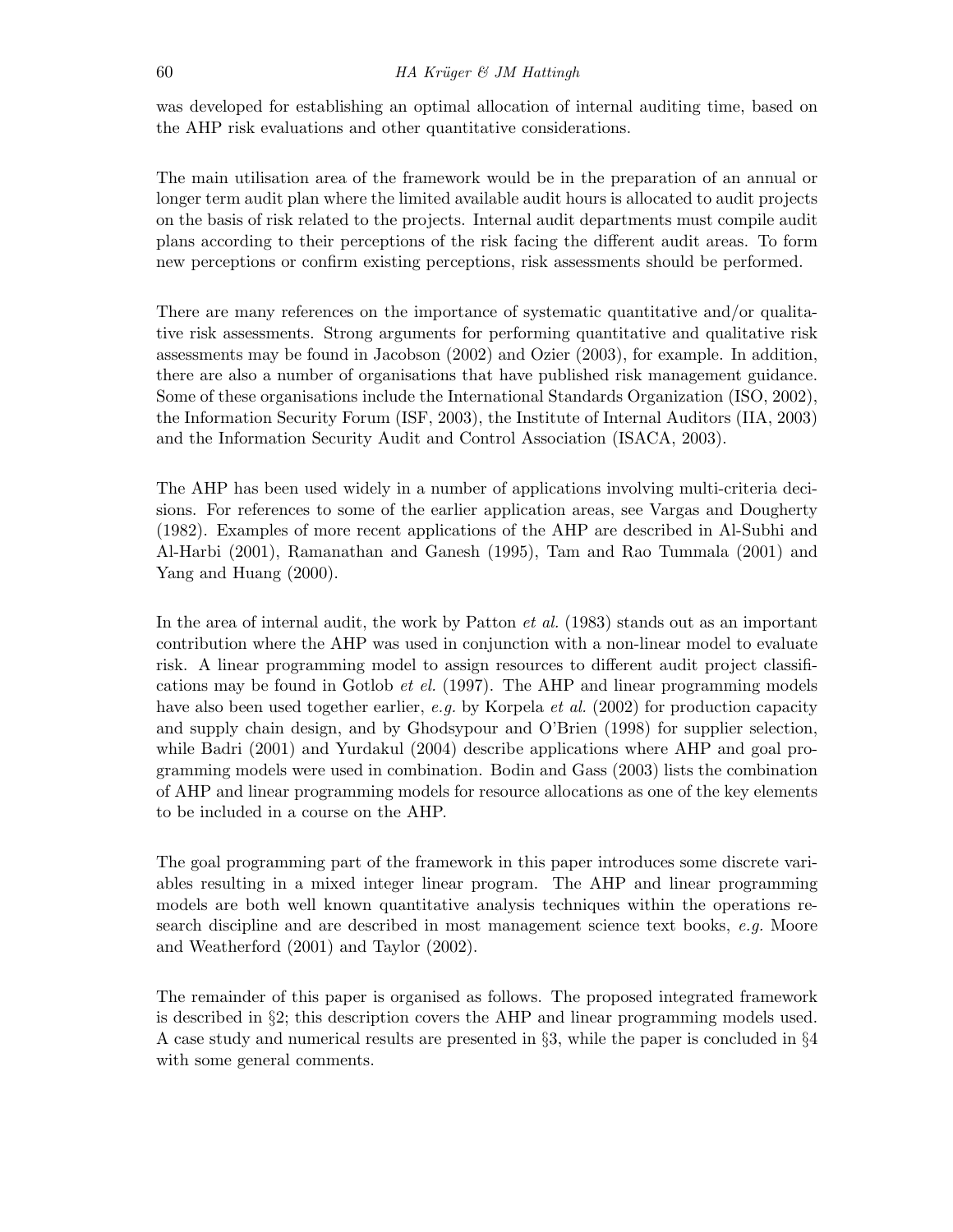# 2 Integrated framework for risk based allocation of resources

The framework proposed here consists of two main activities to be completed. The first part is an application of the AHP to determine risk levels for each audit project, while the second activity applies these results and other management information in a goal programming model to allocate resources (hours) such that risk is minimised. A schematic representation of the framework is shown in Figure 1.

The main steps of the two-part framework are:

- Define those risk factors that will impact on pre-defined audit projects' risk levels;
- Calculate importance weights for the risk factors;
- Rate the different audit projects;
- Compute the overall risk score for each audit project; and
- Build and solve the goal programming model.

The first four steps of the algorithm forms part of the AHP which is briefly discussed below in subsection 2.1, while subsection 2.2 details the development of the goal programming model which is the fifth step of the algorithm.



Figure 1: Risk and resource allocation framework.

## 2.1 Analytic Hierarchy Process

The AHP, developed by Thomas L Saaty in 1980, is a systematic procedure for representing the elements of a problem in the form of a hierarchy. At the top level of the hierarchy, criteria are evaluated and at the next levels the alternatives are evaluated by each criterion. In the evaluations, pairwise comparisons are used to provide a subjective evaluation of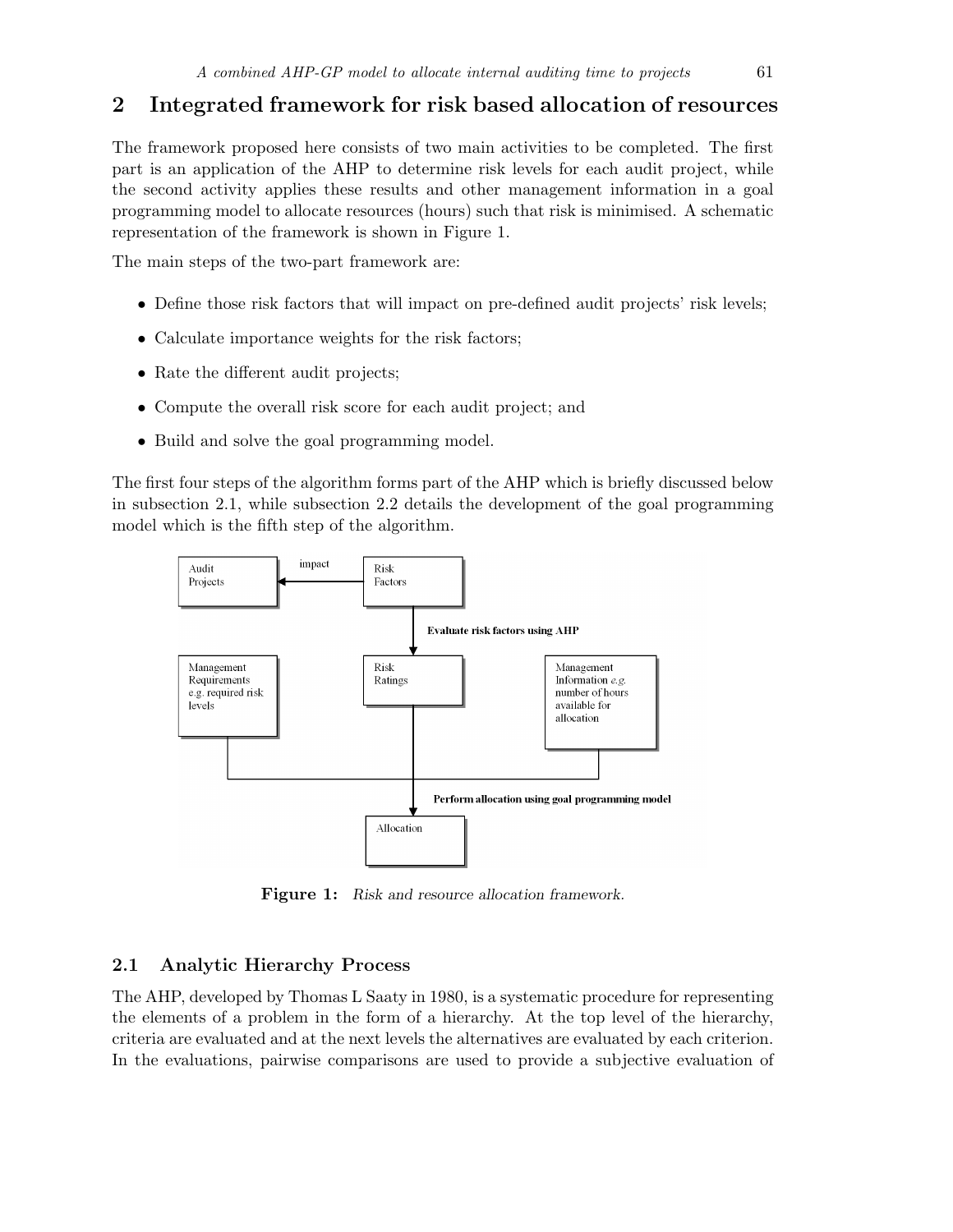the set of alternatives (audit projects in this article) based on multiple criteria. The comparisons are made using a preference scale, which assigns numerical values to different levels of preference. The scale, taken from Patton et al. (1983), that was chosen for this study is presented in Table 1. A consistency index may then be computed to measure the degree of inconsistency in the pairwise comparisons. A square matrix may be derived from the pairwise comparisons and the eigenvector associated with the largest eigenvalue may be computed. When this vector is normalised to sum to one, the solution is unique and represents a numerical measure of the decision maker's perceptions of the relative importance of criteria and alternatives. Mathematical details of this process may be found in Patton et al. (1983) and Vargas and Dougherty (1982), for example.



Figure 2: Analytical hierarchy.

Figure 2 is an illustration of a hierarchy developed for different audit projects, influenced by certain risk factors and with a goal of minimising risk. The term 'risk' is defined and used in different contexts. In this study, risk is seen as a measure of uncertainty and is linked to the possible loss in an audit area — uncertainty in achievement of business objectives. The possible loss in an audit area will depend on specific characteristics and these characteristics are termed audit risk factors. Examples of well known and frequently used risk factors include complexity of operations, financial implications, recent changes, time since last audit, etc. It is up to individual organisations to identify those risk factors that will impact on their different audit areas. This identification process is usually the responsibility of the internal audit department and may be done in conjunction with external auditors (to provide a broader perspective on risks in the industry) and senior management (to obtain management's view and approval). Available literature on the subject also provides lists of risk factors that may be used as a starting point and then tailored to fit specific circumstances. Patton et al. (1983) have, for example, conducted an extensive survey and compiled a list of 19 potentially important audit risk factors. They also recommended that the maximum number of factors to be included in an AHP model vary from five to nine to ensure that meaningful judgements can be obtained. Another example of a list of common risks, as used by the Virginia Tech Information Resources and Technology Security Office, may be found on the internet (Virginia Tech, 2001).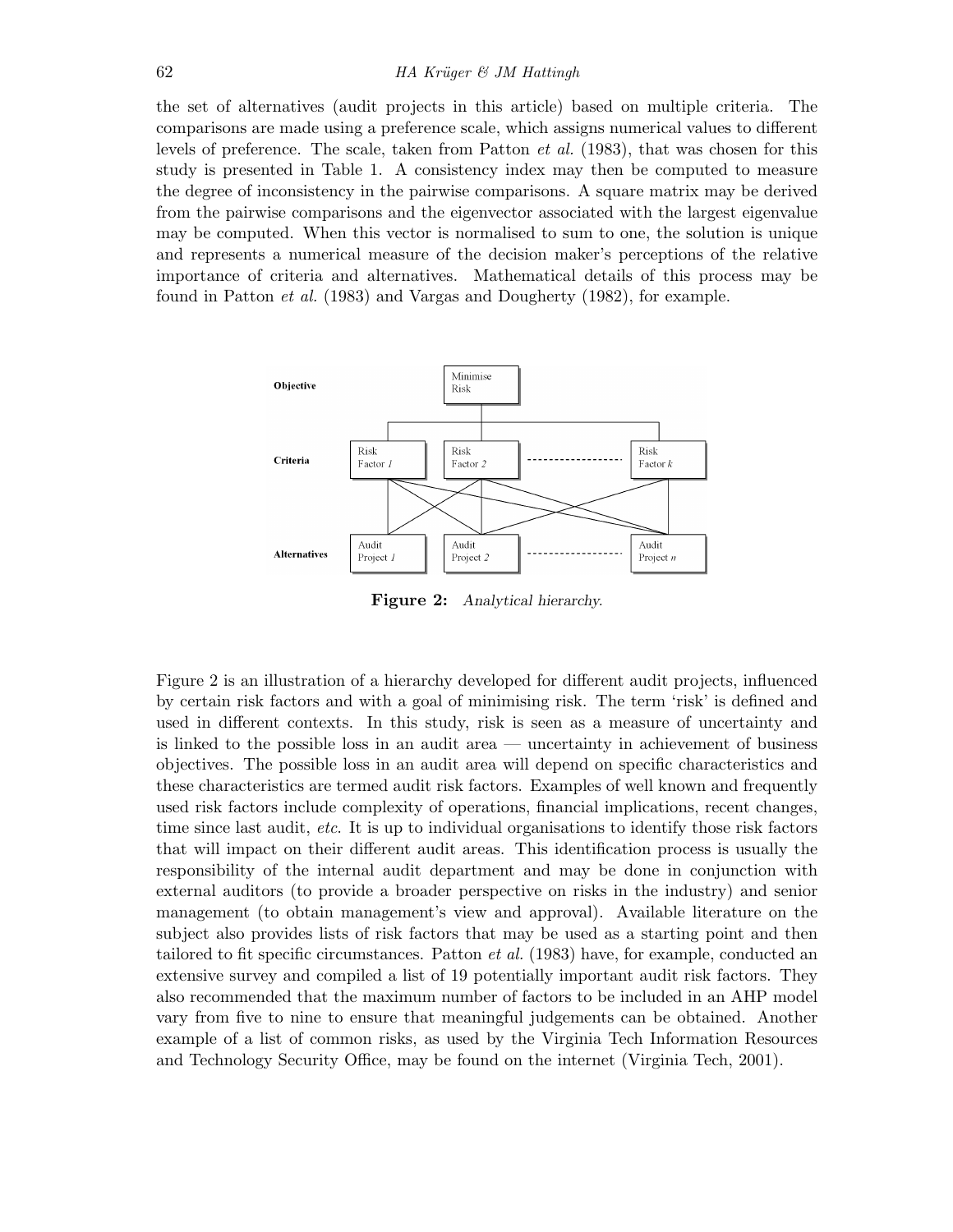| Risk                    | Numerical<br>Value | Explanation                                                                                                     |
|-------------------------|--------------------|-----------------------------------------------------------------------------------------------------------------|
| Equally risky           | 1                  | The two audit projects are equally risky<br>with respect to the risk factor of interest                         |
| Slightly more risky     | 3                  | Experience and judgement suggest that<br>one audit project is slightly more risky<br>than the other             |
| Strongly more risky     | 5                  | Experience and judgement indicate that<br>one audit project is considerably more<br>risky than the other        |
| Demonstrably more risky | 7                  | One audit project is strongly more risky,<br>and this risk has been demonstrated                                |
| Absolutely more risky   | 9                  | The evidence showing one audit project to<br>be strongly more risky is of the highest or-<br>der of affirmation |
| Intermediate values     | 2, 4, 6, 8         |                                                                                                                 |

Table 1: Relative risks in audit projects (Patton et al., 1983).

#### 2.2 Build the goal programming model

Mathematical programming is a management science technique whereby a decision maker (manager) attempts to solve a problem by seeking to optimize an objective that is subject to restrictions. In a specific class of applications, linear programming models are used as a mathematical means to allocate scarce resources to different tasks in such a way that an objective function is maximised or minimised,  $e.g.$  the allocation of available hours to different audit projects to minimise risk levels. These applications may be formulated in more than one way. A popular way, when combined with the AHP, is to use the quantitative weights, or risks, determined by the AHP as the objective function coefficients in a 0-1-knapsack problem (Bodin and Gass, 2003). Here a subset of audit projects may be selected so that the risk is less than or equal to predetermined levels. This, however, does not solve the actual allocation of hours to projects and to address this problem a mixed integer linear programming model, based on goal programming principles, was developed.

Goal programming is an extension of mathematical programming models that enables a decision maker to specify desirable goals for each objective — in other words, to come as close as possible to satisfying various goals and constraints. To achieve this, problems are generally formulated using nonnegative deviation variables  $\varepsilon_1$  and  $\varepsilon_2$ . The variable  $\varepsilon_1$  represents underachievement and is usually added to the goal constraints;  $\varepsilon_2$  similarly represents overachievement and is subtracted from the goal constraints. To form the objective function, the sum of the absolute values of the deviation variables is minimised. This can be stated as: Minimise  $\sum_{i=1}^{n} \alpha_i(\epsilon_{1i} + \epsilon_{2i})$  to reach the goal  $b_i$  with constraints  $g_i(x_1, \ldots, x_n)$ , where  $\alpha_i$  indicates the different weights or preferences. This way of formulating a problem is particularly suitable to the problem under discussion in this article where there are a number of audit projects, each with a specific risk level determined from the AHP model. The algorithm then seeks to minimise the risk levels of the audit projects to acceptable (or as close as possible to acceptable) levels by allocating hours to them.

In order to formulate the goal programming model in a meaningful way, additional information is required. In Figure 1 this additional information was referred to as management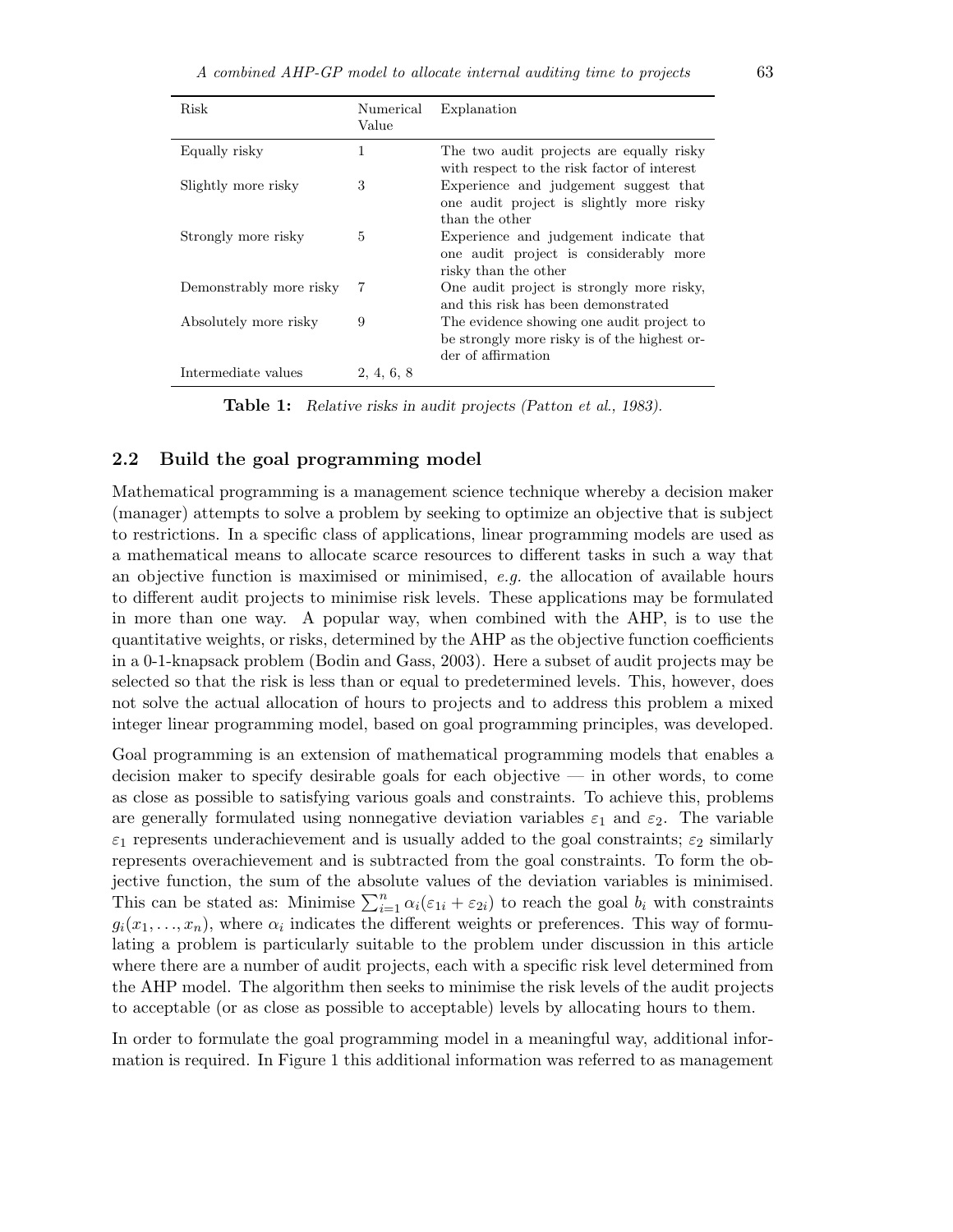information and management requirements. The first requirement is a risk reducing factor — this is the 'incentive' for allocating hours to a specific project (if hours are allocated and an audit is performed, then it is assumed that the risk will be reduced). In this research project a value for each project's risk reducing factor was determined as follows:

The AHP provided a current risk level (say  $r_i$ ) for project i. This implies that if zero hours are allocated then the risk is  $r_i$ . On a simple graph with hours on the horizontal axis and risk on the vertical axis, this would give a coordinate  $(0, r_i)$ . It is now assumed that management and/or internal auditors, based on experience and previous audits, are able to give fairly accurate estimates of how much the risk level of an audit project will be reduced after an audit. For example, experience might tell them that a complete audit of project i will reduce the risk level by  $80\%$  (complete audits rarely reduce risks totally). In certain cases quantifications would be possible (*e.g.* before an audit there have been 100 breaches on average of a certain rule, after the audit there was only 20 breaches over the same period of time). This may be seen as a reduction of 80%. With this percentage estimate a second coordinate may be computed with the horizontal coordinate the maximum number of hours usually allocated to perform a complete audit. The vertical coordinate would be  $r_i$  (100 – estimated percentage)/100. From the two coordinates, the slope of the straight line connecting them may be computed and will provide a value for the risk-reducing factor. This approach assumes that there is a linear relationship between hours allocated and risk, which might not be true in all cases. In some cases a more convex graph (as opposed to a linear function) might be a better representation of the relationship. Figure 3 shows an example of how the risk-reducing factor is derived for project i with a risk level of 0.35 on a scale from 0 to 1. If management has estimated that a complete audit taking 250 hours would reduce the risk by 80%, the risk-reducing factor may be calculated as −0.001 12.



Figure 3: Determination of risk-reducing factor for project *i*.

Additional information required from management is an indication of what level of risk they are willing to accept or tolerate. Suppose the risk of project  $i$ , as determined by the AHP, is 0,35 (on a scale from 0 to 1) and management would be satisfied in general with a reduction of 60% of the risk (willing to tolerate in general 40% of current risk) for this project. This would mean that the goal in terms of the risk level to be achieved for project  $i$  is 40% of the given risk level, which is 0.14.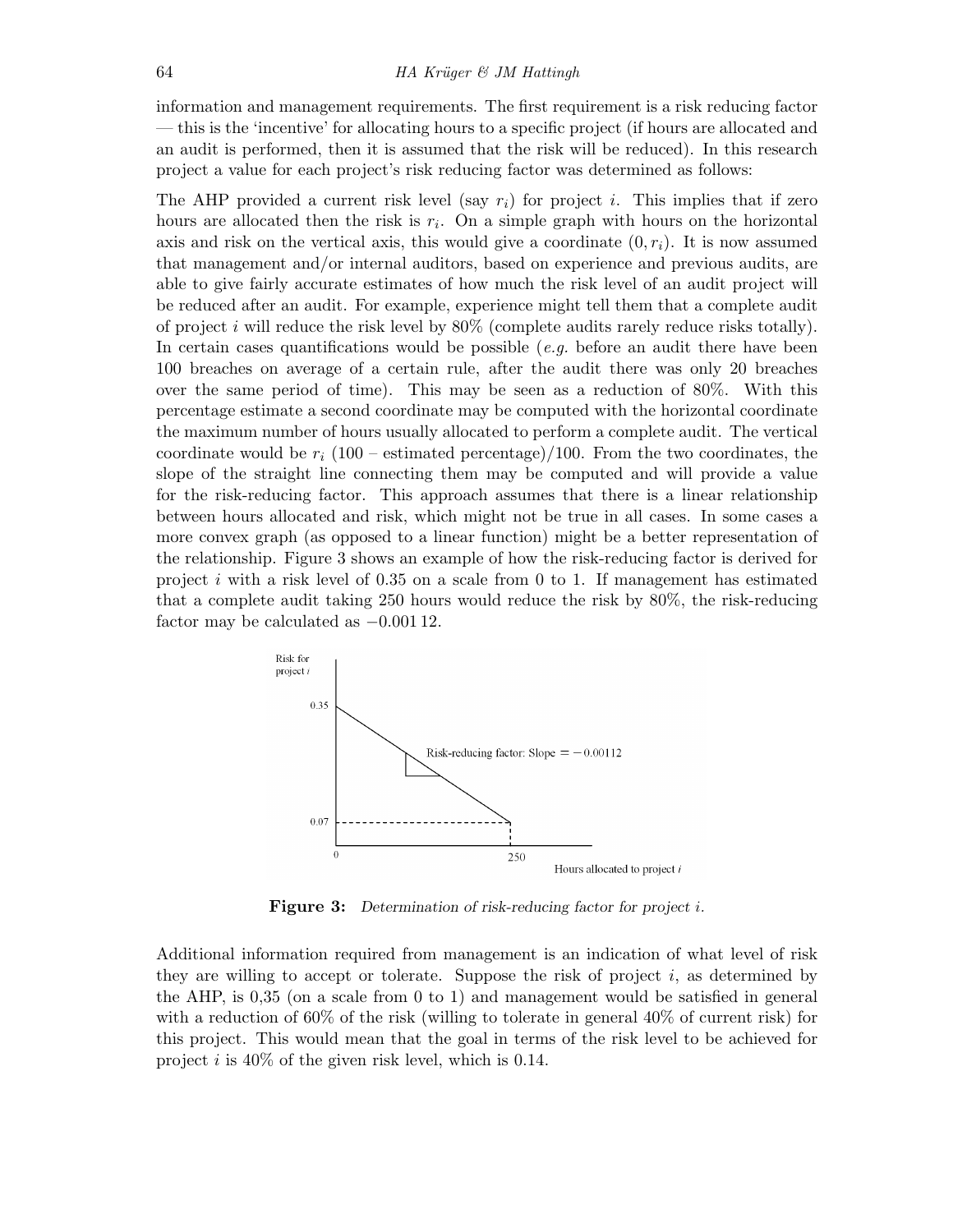Other management information that is required is the total number of hours available that may be allocated to the different projects. Furthermore, a minimum and maximum number of hours for each project should be specified. This is to prevent an allocation of only a few hours to a project to perform meaningful audit work (e.g. the allocation of 1 or 2 hours is not enough to do a proper audit). It is also not desirable to allocate too many hours to a project e.g. to allocate 200 hours if it is known that only 75 hours is needed to cover the audit area satisfactorily. Other optional management requests may include the selection of a pre-specified number of projects, dependent choices, such as select project  $i$ for allocation only if project j was selected, etc. It should be noted that these requirements might force the decision maker to either choose (or assign a feasible number of hours to a project), or to exclude it from the process.

#### 2.2.1 Objective function

As a goal programming approach is being followed where the objective is to minimise the risk levels of audit projects to acceptable (or as close as possible to acceptable) levels, the objective function that was chosen is the minimisation of the sum of deviation variables. Weights may be assigned to the deviation variables to show preference to certain projects. Management could supply the weights or alternatively, as a heuristic choice, the risk levels determined by the AHP could be used as weights. It should be noted that the problem in this specific study is of such a nature that the deviation variable used to indicate overachievement may be discarded in the objective function. This follows from the fact that the initial risk of each project under consideration is always greater than the goal risk — otherwise the project would not have formed part of the input to the model as its current risk would already been less than or equal to the desired goal risk. It is therefore only the deviation variable representing underachievement that will play a role when attempting to bring existing project risk closer to its goal risk. The objective is therefore to minimise  $\sum_{i=1}^{n} \alpha_i \varepsilon_{2i}$  (*n* projects), where  $\varepsilon_{2i}$  denotes underachievement for the risk of project *i*.

#### 2.2.2 Constraints

The most important constraints are the goal constraints which aim to approach specific goal levels as close as possible. They are formulated as

$$
R_i + a_i T_i + \varepsilon_{1i} - \varepsilon_{2i} = g_i \qquad (i = 1, \ldots, n),
$$

where  $R_i$  denotes the risk level of project i as determined from the AHP,  $a_i$  denotes the risk-reducing factor for project i (negative value),  $T_i$  denotes the number of hours to be allocated to project i,  $\varepsilon_{1i}$  denotes the deviation variable representing overachievement,  $\varepsilon_{2i}$ denotes deviation variable representing underachievement, and where  $g_i$  denotes risk level management is prepared to tolerate (goal) for project i.

With each project a constraint will be associated to provide for selection of projects and to keep the number of hours allocated within the given minimum and maximum bounds. These constraints are formulated as

$$
y_i T Min_i \le T_i \le y_i T Max_i \qquad (i = 1, ..., n),
$$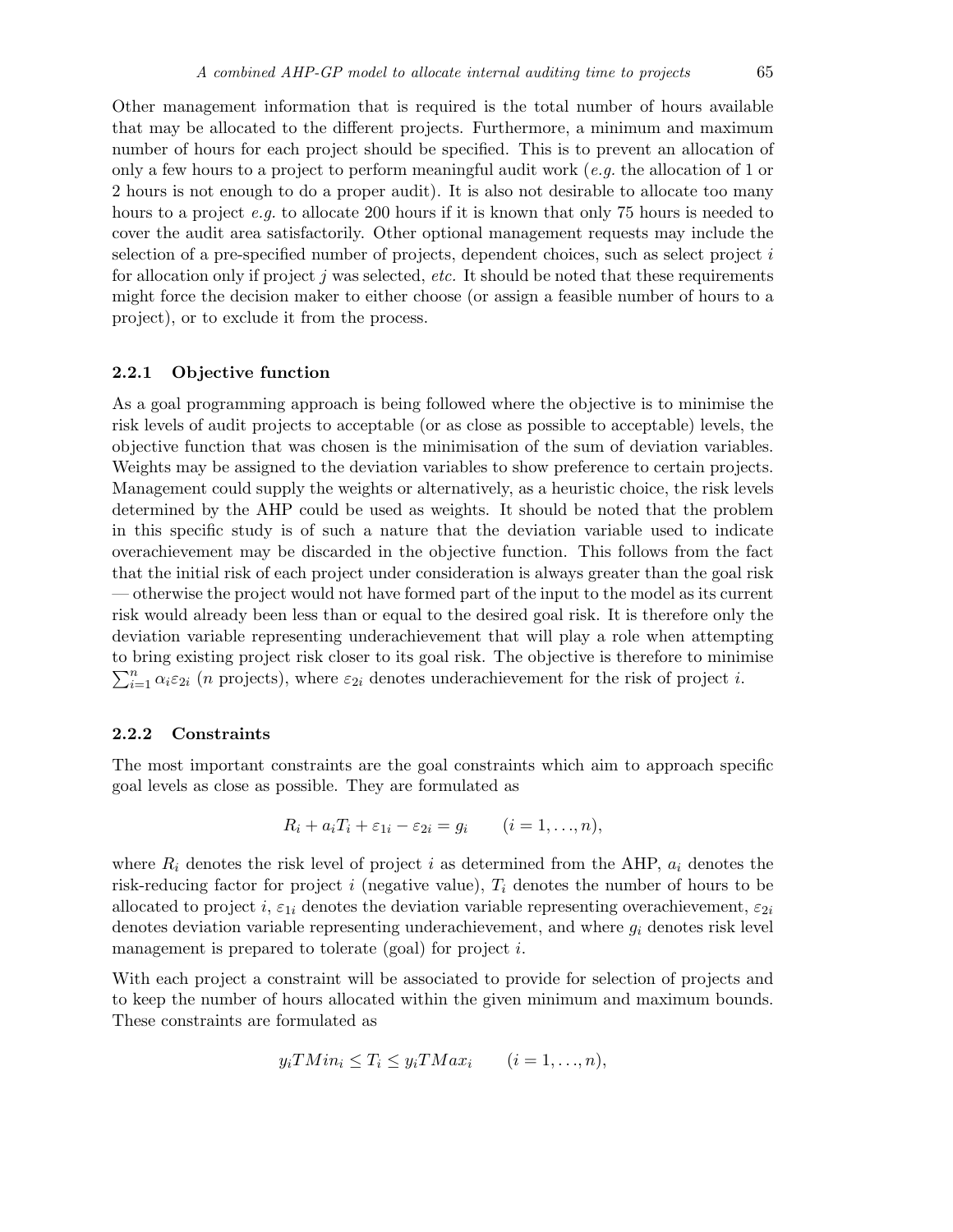where  $TMin_i$  denotes the minimum hours to be allocated to project i (if selected),  $TMax_i$ denotes the maximum hours to be allocated to project i (if selected), and where  $y_i$  is a binary decision variable used to decide whether to select project i.

A constraint is also required to ensure that all available hours are allocated and is formulated as

$$
\sum_{i=1}^{n} T_i \leq TH,
$$

where  $TH$  denotes the total number of hours available for allocation. Should management decide to constrain the number of projects to k where  $k \leq n$ , then the constraint

$$
\sum_{i=1}^{n} y_i = k
$$

should be added to the model. Finally, the non-negativity constraints  $\varepsilon_{1i}, \varepsilon_{2i} \ge 0$  for all i are required.

# 3 Application of the framework

In this section an application of the model framework introduced in the previous section is presented as a case study.

## 3.1 Application background

The proposed model was tested in an IA department of a South African based international gold mining company. Mining operations are established in all the gold producing provinces of South Africa as well as in North Africa, North and South America and Australia. Clearly, a risk assessment exercise in any organisation of this nature and size would be a long and fairly complicated task spanning a large number of possible audit areas and projects. Due to the size of the company, as well as the fact that the approach is a proposed framework, the goal was to test the model against a small subset of possible audit projects as opposed to doing a complete internal auditing resource allocation for the whole organisation. The idea was to use the model's results (applied to a small subset of audit areas) and compare it with what actually was expected, planned and implemented by IA management. The model was applied in a number of exercises varying in size. For simplicity a very small exercise using only 5 different audit projects is described.

The 5 projects chosen were selected from a list of planned projects in the Commercial Services area and are listed, together with their associated management information and requirements, in Table 2. The choice of audit projects was based on an IA management request as well as the fact that the right level of staff was readily available to provide the necessary evaluations and information. A comparison between model results and actual actions would also be more reliable as the projects were already included in the annual audit plan and resources have been allocated to them.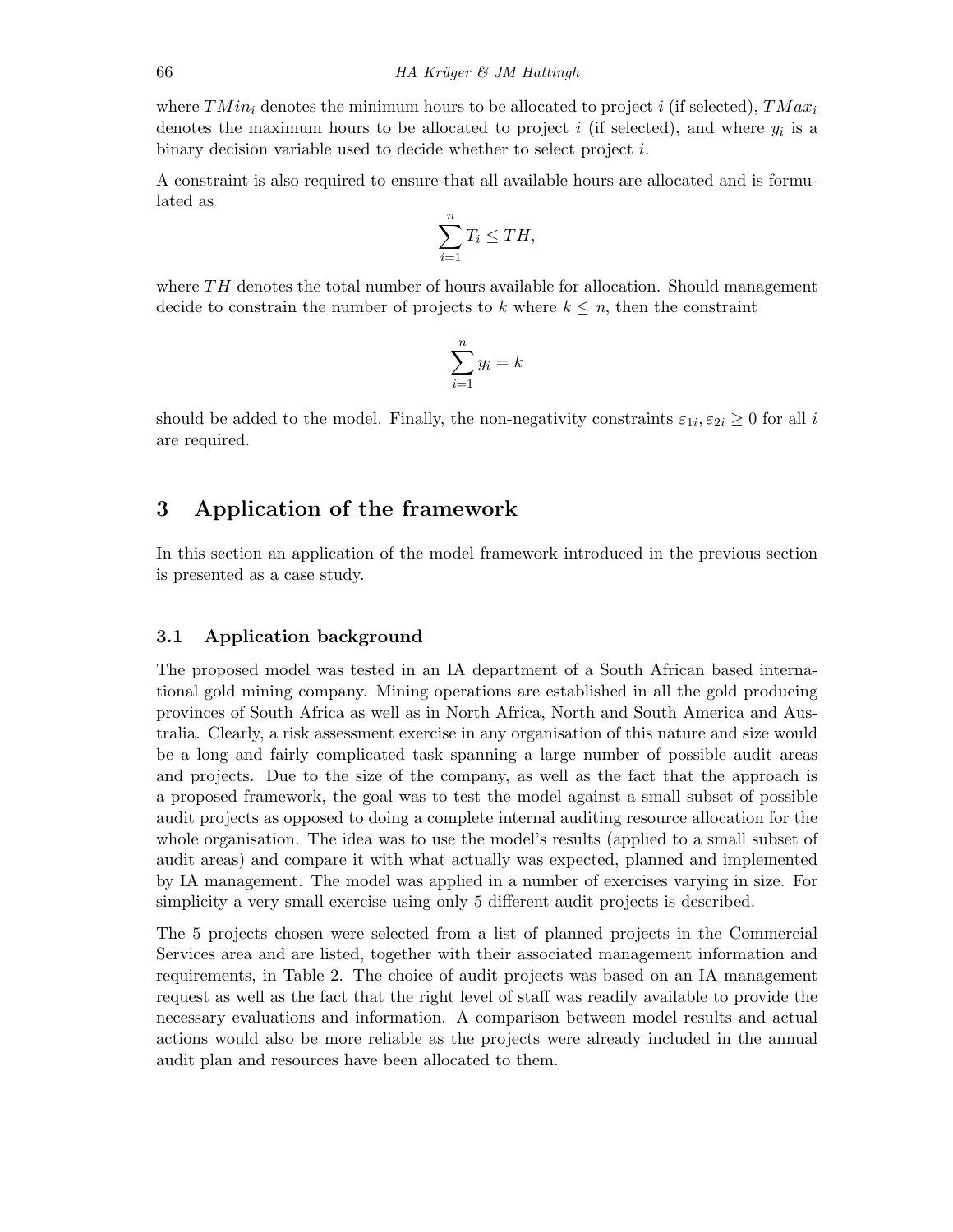| Audit Projects      | Min number of<br>hours to be allo-<br>cated (if any) | Max number of<br>hours to be allo-<br>cated (if any) | If max hours are<br>risk<br>allocated.<br>will be reduced<br>by $(\%)$ | Goal risk – $\%$ of<br>current risk will-<br>ing to tolerate |
|---------------------|------------------------------------------------------|------------------------------------------------------|------------------------------------------------------------------------|--------------------------------------------------------------|
| Strategic Spares    | 80                                                   | 160                                                  | 40                                                                     | 20                                                           |
| Service Exchange    | 80                                                   | 140                                                  | 60                                                                     | 40                                                           |
| Strategic Suppliers | 40                                                   | 100                                                  | 30                                                                     | 40                                                           |
| Stock Process       | 40                                                   | 120                                                  | 30                                                                     | 60                                                           |
| Staffing            | 60                                                   | 140                                                  | 80                                                                     | 20                                                           |

**Table 2:** Audit projects' quantitative information.

#### 3.2 Risk assessment using AHP

The first main activity to be completed consists of an evaluation of current risk using the AHP. The evaluation process is described according to the first four steps mentioned in §2.

#### 3.2.1 Define risk factors

IA management decided to use 5 main risk factors. The factors were chosen based on the fact that they are frequently used by the IA department in risk assessments and have been proved as important and influential characteristics. IA staff was familiar with these risk factors and were confident that they would be able to provide reliable pairwise comparisons for them. The risk factors selected were complexity of operations, frequency of occurrence (e.g. a transaction is seen as an occurrence), financial implications, changes (recent or planned) in the area, and external (legislation, image, morale, etc.) influences.

## 3.2.2 Calculate importance weights for the risk factors

In the second step IA management was asked to provide their professional judgement and express an opinion on the relative importance of each of the five selected risk factors by comparing each pair of factors using the scale in Table 1. Pairwise comparisons were recorded as a consensus rating from two IA managers. The consensus ratings were obtained by following an iterative process based on the Delphi method (see, for example, Render and Stair (2000)). Ratings were given by each manager and then, if necessary, the ratings were discussed, debated and adjusted until consensus was reached. MATLAB (see, Mathworks (2003)) was then used to extract, from the pairwise comparison matrix, the importance scale by calculating the normalised eigenvector associated with the largest real eigenvalue. A consistency ratio of 0.09 was calculated and accepted as satisfactory. Figure 4 shows the resulting importance scale.

## 3.2.3 Rate the different audit projects

Using the scale in Table 1, the same approach as in the previous step was followed to construct a risk matrix for each of the five audit projects with respect to each of the risk factors. As an example, Table 3 shows the matrix containing the pairwise comparisons and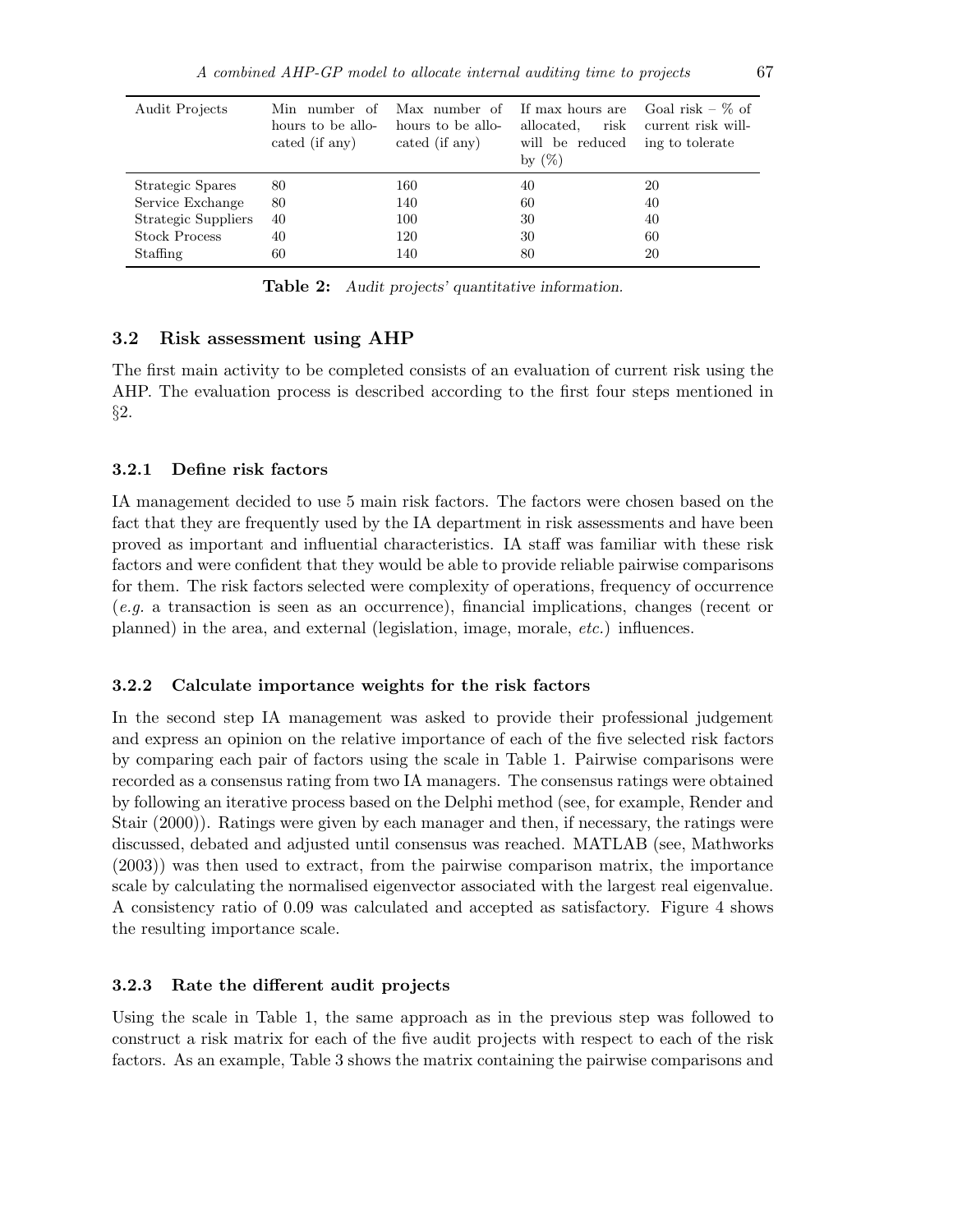| Complexity of<br>Operations |        | 0.5739 |
|-----------------------------|--------|--------|
| Frequency of<br>Occurrence  | 0.0527 |        |
| Financial implications      | 0.2471 |        |
| Changes                     | 0.0420 |        |
| External                    | 0.0843 |        |

Figure 4: Importance scale for risk factors.

extracted scale for the 'External' factor, while Table 4 contains the scales for all five risk factors. Judgement consistency was tested for all matrices and the average consistency was found to be acceptable at 0.08.

| Projects     | Strat Spares | Serv Exch | Strat Suppl | Stock Proc | Staffing | Scale <sup>*</sup> |
|--------------|--------------|-----------|-------------|------------|----------|--------------------|
| Strat Spares |              |           | 0.2         | 0.1429     | 0.1111   | 0.0417             |
| Serv Exch    |              |           | 0.1429      | 0.1429     | 0.1111   | 0.0387             |
| Strat Suppl  | Ð            |           |             |            |          | 0.2725             |
| Stock Proc   |              |           |             |            | 0.3333   | 0.2353             |
| Staffing     |              | 9         |             |            |          | 0.4118             |

Table 3: Pairwise comparison matrix and scale for 'External' factor. \*The scale (eigenvector) is normalised to sum to one. Here  $\lambda_{max} = 5.1347$ ,  $CI = 0.0337$ ,  $RI = 1.12$ ,  $CR = 0.03$ .

| Projects     | Complexity | Occurrence | Financial | Changes | External |
|--------------|------------|------------|-----------|---------|----------|
| Strat Spares | 0.5510     | 0.0337     | 0.4029    | 0.5290  | 0.0417   |
| Serv Exch    | 0.2132     | 0.3272     | 0.0751    | 0.0705  | 0.0387   |
| Strat Suppl  | 0.0646     | 0.0906     | 0.3913    | 0.1185  | 0.2725   |
| Stock Proc   | 0.1415     | 0.5126     | 0.0861    | 0.1801  | 0.2353   |
| Staffing     | 0.0296     | 0.0359     | 0.0446    | 0.1019  | 0.4118   |

Table 4: Audit project risk matrix.

#### 3.2.4 Compute overall risk score of each project

By combining the importance weights (in Figure 4) and audit projects risk (in Table 4), the overall risk score for each audit project was determined. The resulting overall risk measure is shown in Figure 5.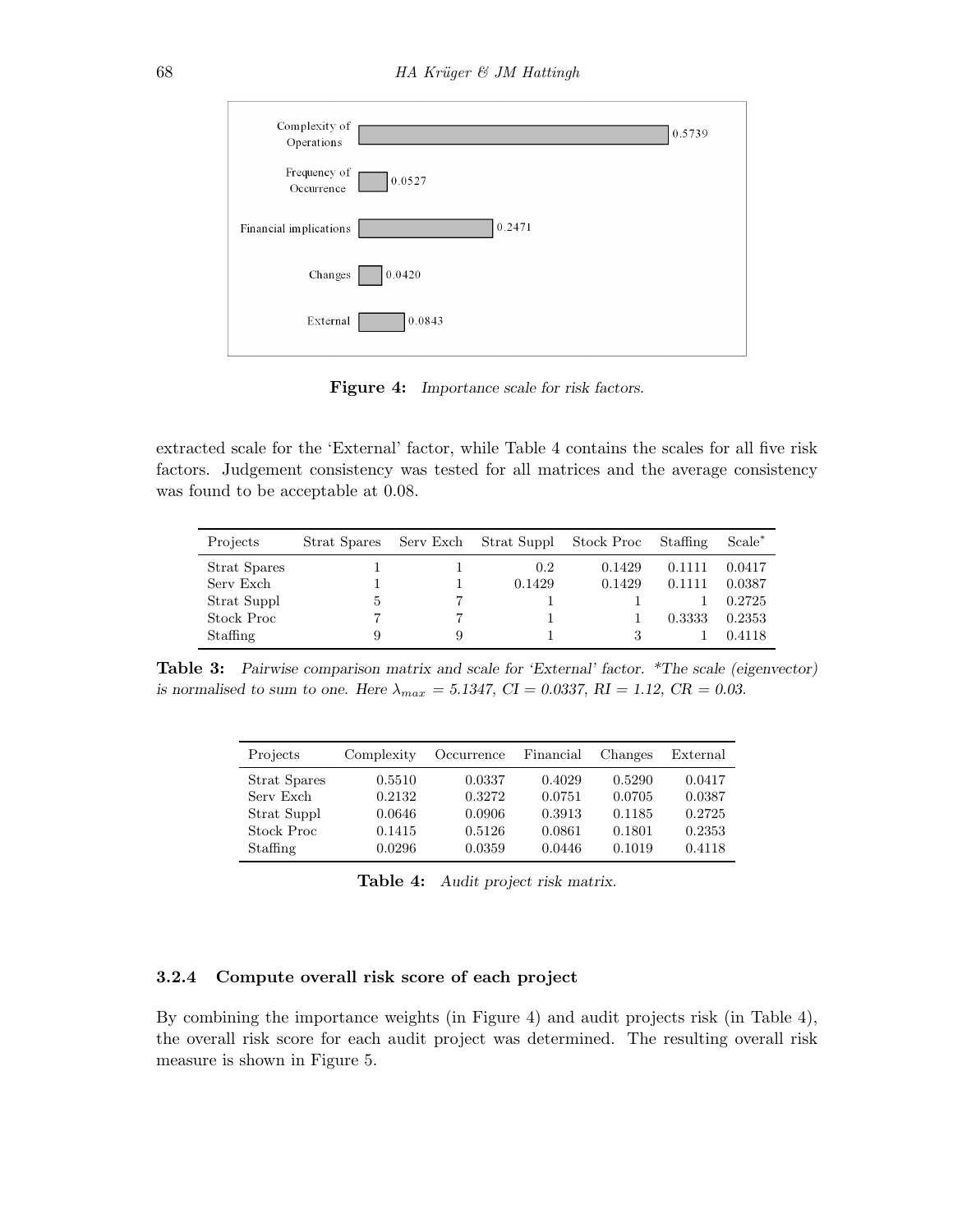| Strategic Spares     | 0.4433 |
|----------------------|--------|
| Service Exchange     | 0.1644 |
| Strategic Suppliers  | 0.1655 |
| <b>Stock Process</b> | 0.1569 |
| Staffing             | 0.0689 |

Figure 5: Overall risk of audit projects.

# 3.3 Resource allocation using the goal programming model

The final activity in the proposed two-part framework is the building and solving of a goal programming model. Using the preceding risk evaluation results in Figure 5, and the audit project information presented in Table 2, the risk reducing factor and goal risk for each project may be calculated (see Table 5) and then finally the optimal number of hours to be allocated to audit projects was determined.

| Audit Project              |        | Goal risk Risk reducing<br>factor |
|----------------------------|--------|-----------------------------------|
| Strategic Spares           | 0.0887 | $-0.00111$                        |
| Service Exchange           | 0.0658 | $-0.00070$                        |
| <b>Strategic Suppliers</b> | 0.0662 | $-0.00050$                        |
| <b>Stock Process</b>       | 0.0941 | $-0.00039$                        |
| Staffing                   | 0.0138 | $-0.00039$                        |

Table 5: Goal risk and risk reducing factors.

The objective in the goal programming model was to

Minimise 
$$
0.25\varepsilon_{21} + 0.1875\varepsilon_{22} + 0.1875\varepsilon_{23} + 0.125\varepsilon_{24} + 0.25\varepsilon_{25}
$$

subject to

| $0.4433 - 0.00111T_1 + \varepsilon_{11} - \varepsilon_{21} = 0.0887,$ |  |  |  |
|-----------------------------------------------------------------------|--|--|--|
|-----------------------------------------------------------------------|--|--|--|

$$
0.1644 - 0.0007T_2 + \varepsilon_{12} - \varepsilon_{22} = 0.0658, \tag{2}
$$

$$
0.1655 - 0.0005T_3 + \varepsilon_{13} - \varepsilon_{23} = 0.0662, \tag{3}
$$

$$
0.1569 - 0.00039T_4 + \varepsilon_{14} - \varepsilon_{24} = 0.0941, \tag{4}
$$

$$
0.0689 - 0.00039T_5 + \varepsilon_{15} - \varepsilon_{25} = 0.0138, \tag{5}
$$

$$
T_1 + T_2 + T_3 + T_4 + T_5 \leq TH,\tag{6}
$$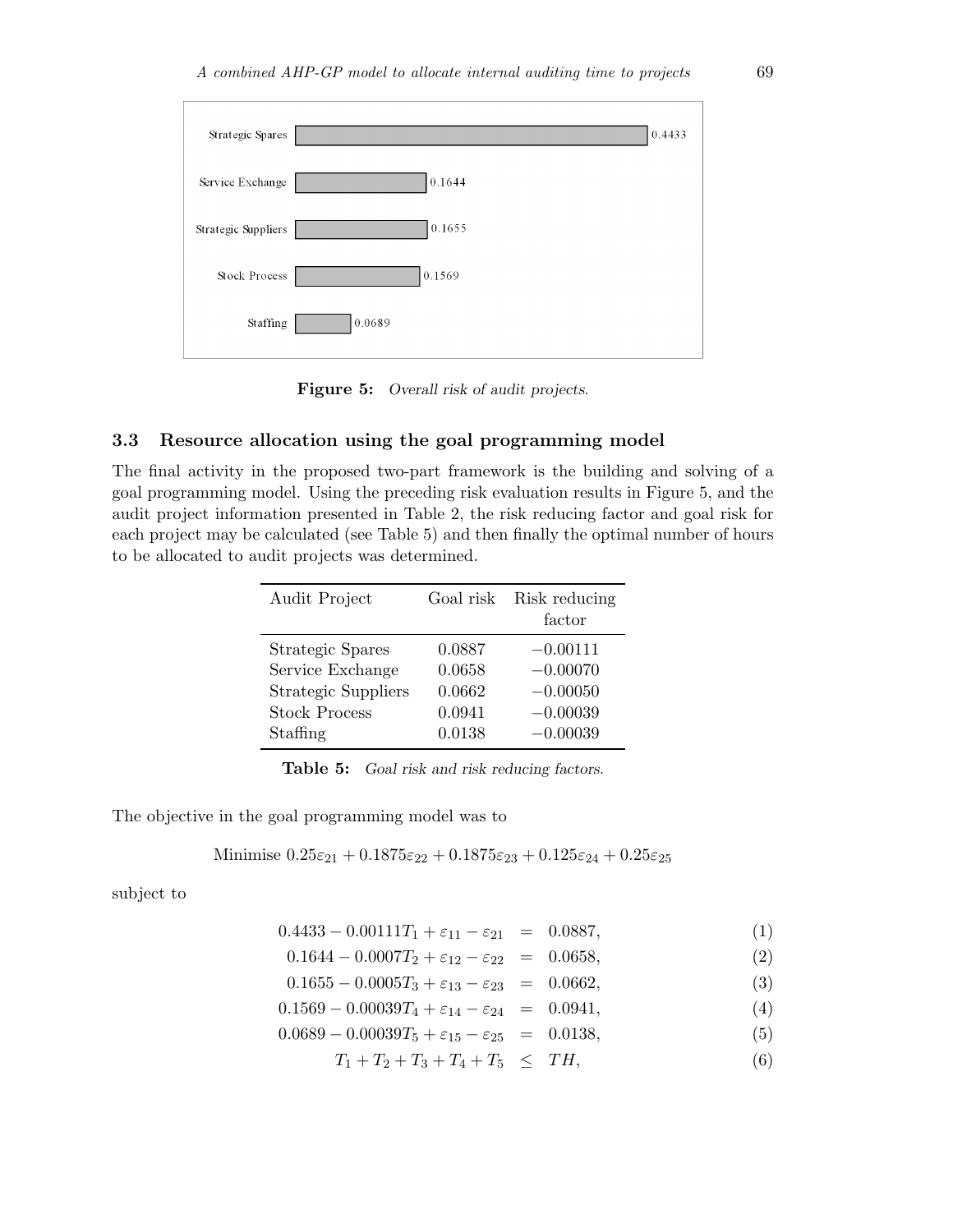$$
80y_1 \leq T_1 \leq 160y_1,\tag{7}
$$

$$
80y_2 \leq T_2 \leq 140y_2,\tag{8}
$$

$$
40y_3 \leq T_3 \leq 100y_3,\tag{9}
$$

$$
40y_4 \leq T_4 \leq 120y_4, \tag{10}
$$

$$
60y_5 \leq T_5 \leq 140y_5, \tag{11}
$$

$$
\varepsilon_{1i}, \varepsilon_{2i} \geq 0 \quad \text{and} \quad (12)
$$

$$
y_i \in \{1, 0\}.\tag{13}
$$

TH in constraint (6) is the total number of hours available for allocation. The model was solved for different values of TH, as shown in Table 6. The results are further discussed in the next section.

The weights used in the objective function were derived from the tolerance level, e.g. if the level of risk that management is willing to tolerate is 20%, then it was assumed that the importance factor is 80%. The importance factors were then normalised to sum to one. Obviously, equal weights or any other weighting system with which IA management is comfortable could be been used instead.

The Solver function from Microsoft Excel (see, Microsoft (2003)) was used to solve the goal programming problem and Table 6 shows the number of hours allocated to audit projects for different TH values. The first column under each project shows the result when weights were used as formulated above, while the second column shows the hours allocated when the weights in the objective function were taken to be equal, so as to investigate the case where the reduction of risk in all audit projects are viewed as being of equal importance. Changes in the allocations for the two cases are typeset in boldface.

## 3.4 Discussion of results

The proposed framework consists of two main activities and the results are therefore also discussed separately in two different subsections — risk assessment results from the AHP  $(\S 3.4.1)$  and hour allocations from the goal programming model  $(\S 3.4.2)$ .

### 3.4.1 Risk assessment results

The relative importance of risk factors are shown in Figure 4. It may be seen that IA management viewed the risk factor Complexity of Operations (0.5739) as being significantly more important than the other factors. The factor *Changes* (0.0420) is seen as being the least important. The audit project risk matrix (Table 4) shows the 'weights' of each factor linked to each project. Considering the audit projects, it is easy to see that the project Strategic Spares is rather risky in three of the five factors (Complexity, Financial and Changes), while the project Staffing is risky in one factor (External). The risk influence of each individual risk factor on each audit project may also be read directly from Table 4. For example, the factor Complexity has the largest influence (riskiness) on the audit project Strategic Spares (0.5510) and the least influence (0.0296) on the project Staffing, while the risk factor *External* has the largest risk influence on the project *Staffing* (0.4118) and the least influence on Service Exchange (0.0387). The final AHP results are presented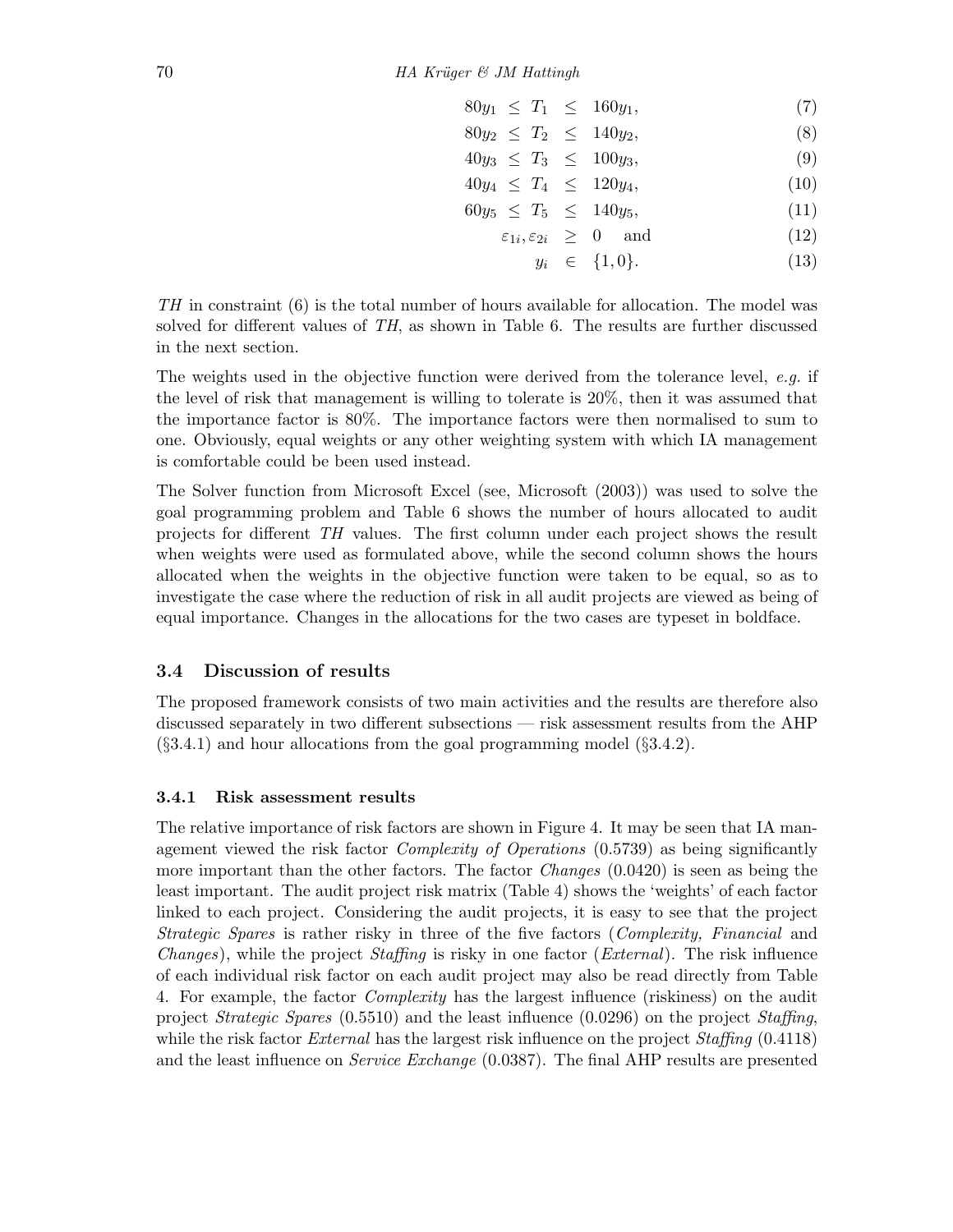| Hours     |      | Strat. Spares | Serv. Exchange |                  | Strat. Suppliers |                | <b>Stock Process</b> |                | Staffing         |                |  |
|-----------|------|---------------|----------------|------------------|------------------|----------------|----------------------|----------------|------------------|----------------|--|
| available | W    | EW            | W              | EW               | W                | EW             | W                    | EW             | W                | EW             |  |
| (TH)      | 0.25 |               | 0.1875         |                  | 0.1875           |                | 0.125                |                | 0.25             |                |  |
| 100       | 100  | 100           | $\overline{0}$ | $\boldsymbol{0}$ | $\theta$         | $\overline{0}$ | $\overline{0}$       | $\overline{0}$ | $\boldsymbol{0}$ | $\overline{0}$ |  |
| 150       | 150  | 150           | $\overline{0}$ | $\overline{0}$   | $\Omega$         | $\overline{0}$ | $\boldsymbol{0}$     | $\overline{0}$ | $\boldsymbol{0}$ | 0              |  |
| 200       | 160  | 160           | $\theta$       | $\Omega$         | 40               | 40             | $\overline{0}$       | $\overline{0}$ | $\overline{0}$   | $\overline{0}$ |  |
| 250       | 160  | 160           | 90             | 90               | $\Omega$         | $\overline{0}$ | $\overline{0}$       | $\overline{0}$ | $\boldsymbol{0}$ | $\overline{0}$ |  |
| 300       | 160  | 160           | 140            | 140              | $\theta$         | $\overline{0}$ | $\overline{0}$       | $\overline{0}$ | $\boldsymbol{0}$ | $\overline{0}$ |  |
| 325       | 160  | 160           | 125            | 125              | 40               | 40             | $\boldsymbol{0}$     | $\overline{0}$ | $\boldsymbol{0}$ | 0              |  |
| 350       | 160  | 160           | 140            | 140              | 50               | 50             | $\boldsymbol{0}$     | $\overline{0}$ | 0                | 0              |  |
| 375       | 160  | 160           | 140            | 140              | $\theta$         | 75             | $\boldsymbol{0}$     | $\overline{0}$ | 75               | 0              |  |
| 400       | 160  | 160           | 140            | 140              | $\overline{0}$   | 100            | $\boldsymbol{0}$     | $\overline{0}$ | 100              | 0              |  |
| 425       | 160  | 160           | 140            | 140              | $\overline{0}$   | 85             | $\boldsymbol{0}$     | 40             | 125              | $\bf{0}$       |  |
| 450       | 160  | 160           | 140            | 140              | 40               | 100            | $\boldsymbol{0}$     | 50             | 110              | $\bf{0}$       |  |
| 475       | 160  | 160           | 140            | 140              | 40               | 100            | $\boldsymbol{0}$     | 75             | 135              | $\bf{0}$       |  |
| 500       | 160  | 160           | 140            | 140              | 60               | 100            | $\boldsymbol{0}$     | 100            | 140              | $\mathbf{0}$   |  |
| 525       | 160  | 160           | 140            | 140              | 85               | 100            | $\overline{0}$       | 65             | 140              | 60             |  |
| 550       | 160  | 160           | 140            | 140              | 70               | 100            | 40                   | 90             | 140              | 60             |  |
| 575       | 160  | 160           | 140            | 140              | 95               | 100            | 40                   | 115            | 140              | 60             |  |
| 600       | 160  | 160           | 140            | 140              | 100              | 100            | 60                   | 120            | 140              | 80             |  |
| 625       | 160  | 160           | 140            | 140              | 100              | 100            | 85                   | 120            | 140              | 105            |  |
| 650       | 160  | 160           | 140            | 140              | 100              | 100            | 110                  | 120            | 140              | 130            |  |
| 660       | 160  | 160           | 140            | 140              | 100              | 100            | 120                  | 120            | 140              | 140            |  |

Table 6: Goal programming model results. In the column headings W denotes weight and EW denotes equal weight.

in Figure 5. These results indicate that 44% of the total risk was attributed to the audit project Strategic Spares, as compared to less than 7% for the project Staffing.

### 3.4.2 Goal programming results

The model was solved for two cases. Firstly, weights were used to show preference to certain projects and secondly, weights were taken to be equal to indicate that the reduction of risk is of equal importance for all projects. It should be kept in mind that in both cases the general objective remains the same, namely to minimise risk levels to a level as close as possible to a predefined goal level.

Consider the first case where weights were used in the objective function and suppose that a total of 425 hours is available for allocation (refer to Table 6). Taking the minimum and maximum allowable hours, risk levels, weights and risk reducing factors of each project into account, the model indicated that the optimal allocation that would reduce project risk levels to as close as possible to the respective goal risks would be to allocate the maximum allowable hours to Strategic Spares (160) and Service Exchange (140). The remaining 125 hours were allocated to Staffing, while Strategic Supplies and Stock Process did not receive any hours. In the second case, where equal weights were used, the model again allocated the maximum allowable hours to Strategic Spares and Service Exchange. However, the remaining 125 hours were split differently. The best allocation of the 125 hours, to reduce risk optimally and to come as close as possible to the goal risks, is given by the model as 40 hours allocated to Stock Process (the minimum allowed) and 85 hours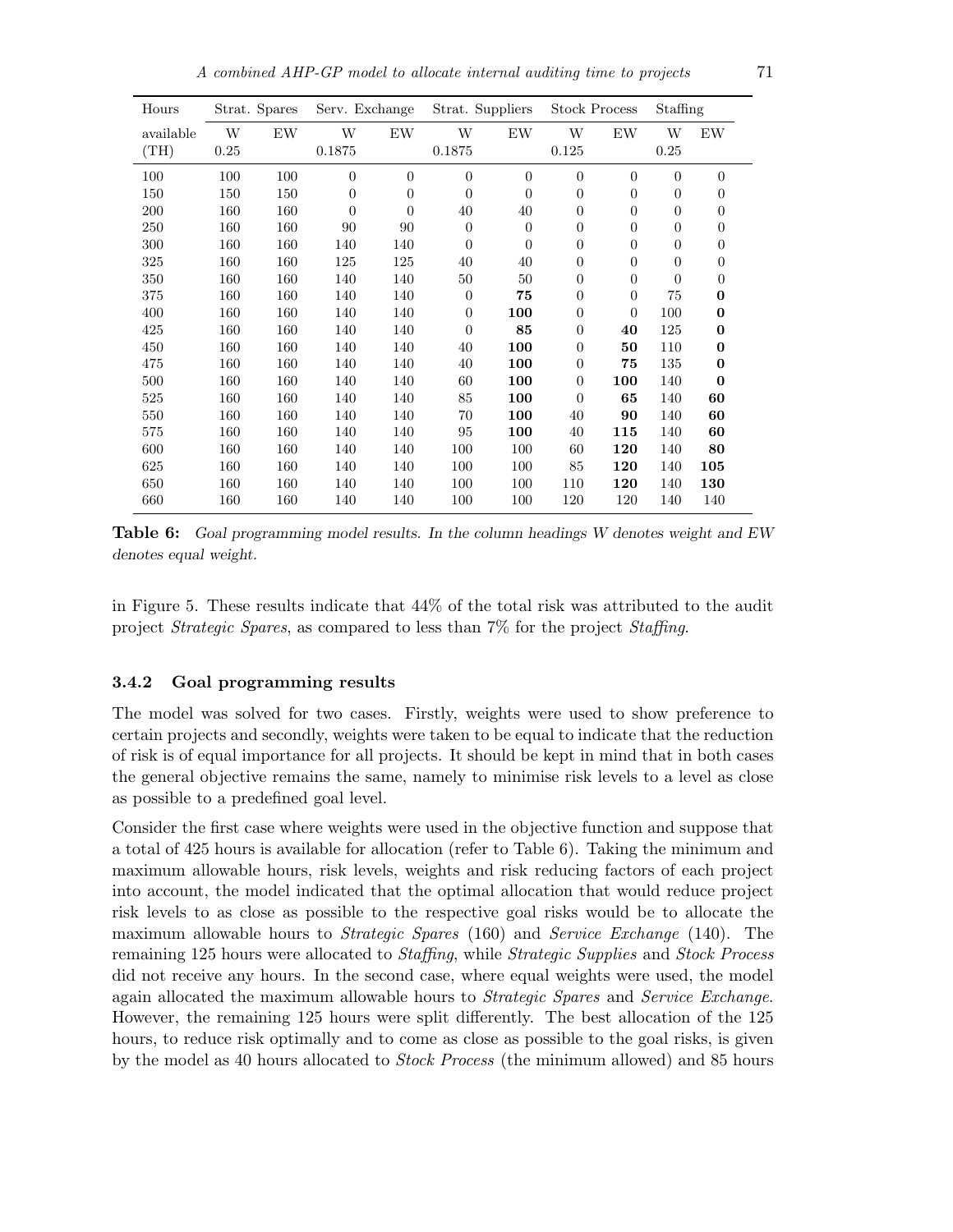#### to Strategic Spares.

It is clear from the results that some model or tool is required as no decision maker can easily do all the above calculations and at the same time take all the different constraints and issues into account.

One of the strengths of the models is their ability to generate "what-if" analyses. The two cases (with different weights, and with equal weights) already provide answers to "what-if" questions. For example, IA management can immediately observe what the effect would be when increasing the available audit hours from 425 to 450 (available audit hours may be increased by, for example, cutting back on training time). Another example is when management wants to spend hours on all 5 projects and seek the minimum number of hours required to achieve this. From Table 6 it is easy to see that the answer is 550 hours when weights were used and 525 hours with equal weights. There are a number of other variables that may be varied to give "what-if" information  $(e.g.$  the weights in the objective function may be changed to indicate audit project importance influences, goal risks may be changed, maximum and minimum allowable hours can be increased or decreased, *etc.*).

To illustrate another feature of the model, consider the case where management has decided to concentrate only on a few audit projects instead of all of them. By adding the constraint  $\sum_{i=1}^{n} y_i = k$  with k the required number of audit projects and  $1 \leq k < n$  (*n* is the total number of projects), the model will then advise (select) which k projects out of the total of  $n$  projects should be audited in order to minimise the risk levels. This situation usually occurs when there are many audit projects and not enough hours available to cover all of them.

In the application example, the number of maximum allowable hours for each project was too low to reach any of the goal risk levels. This means that another strength of the model was not illustrated. Consider the case where one of the project's maximum allowable hours is more than what is necessary to reduce its risk level to the goal risk level. The model may then take those "extra" hours and allocate them to other projects in an effort to reach as many as possible goals. For example, let the maximum allowable hours for *Stock Process* equal 200. Only 161 hours are required to reach the goal risk of  $(0.0941[0.1569 - (161 \times 0.00039))$ . Instead of allocating all 200 hours and reduce the risk to  $0.0789[0.1569 - (200 \times 0.00039)]$ , the model will stop allocating hours to *Stock Process* when the goal risk of 0.0941 is reached at 161 hours. The remaining 39 hours may then be allocated to the other projects to try and reach their goals as well.

Finally, it should be noted that the model, as it is presented here, will be infeasible when the total hours available (TH) is greater than the sum of all the maximum allowable hours of each audit project or when TH is less than the smallest minimum allowable hours for any project.

#### 3.4.3 Management response to the model

The evaluation of risk factors was previously carried out on an ad hoc basis and was mainly performed through discussions by the different managers. The use of the AHP approach provides a more systematic way to assess and quantify risk by evaluating factors'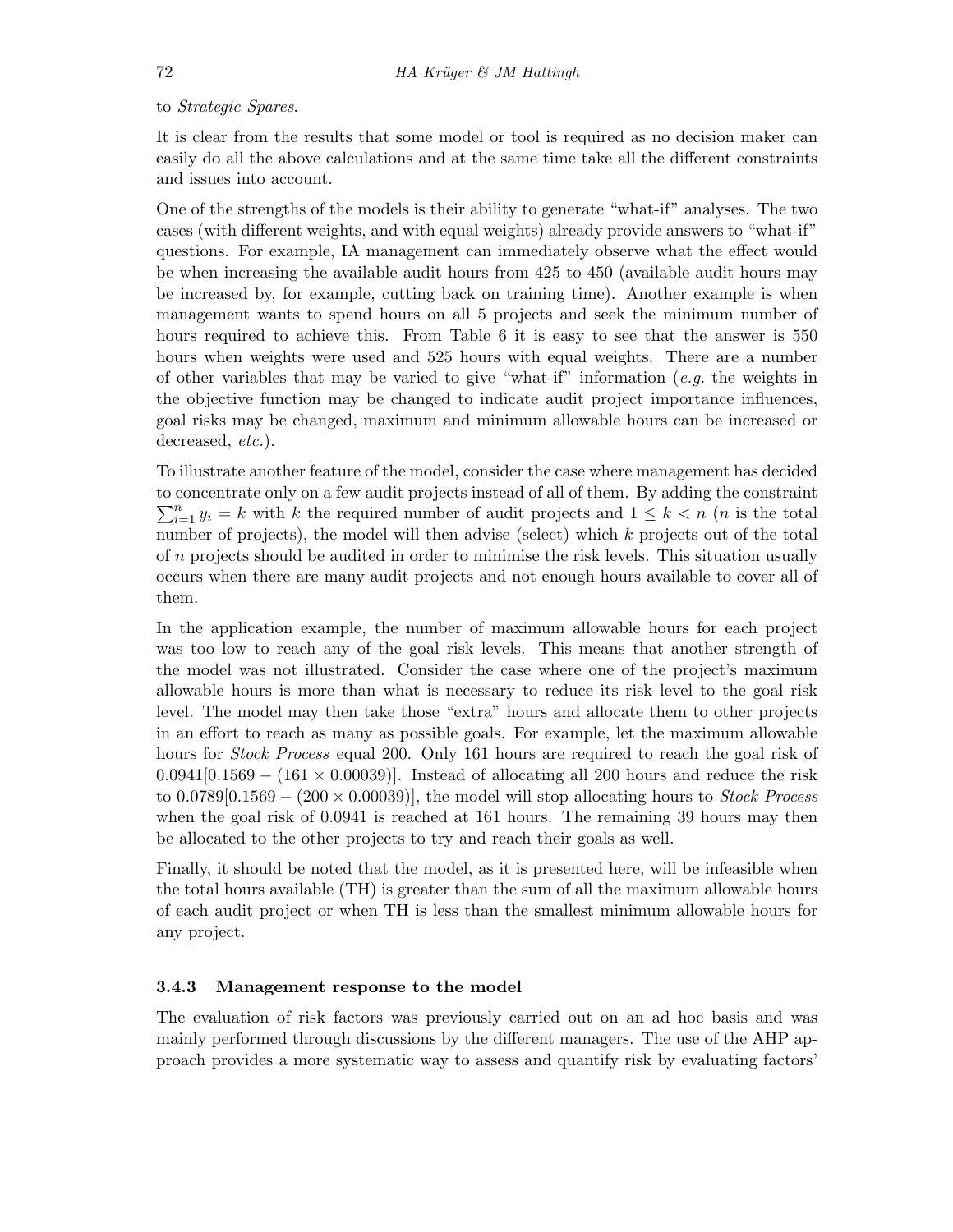importance and their riskiness with respect to specific audit projects. This risk factor framework and quantification of risk was also seen as a valuable tool that can (should) be used to justify or explain the inclusion or exclusion of audit projects from an annual audit plan. Management was also of the opinion that the AHP results can assist and enhance with sequencing or scheduling problems by simply selecting, or starting with those audit projects with the highest risk evaluation. It was further felt that the methodology allows for more effective group decision-making e.g. pair-wise comparisons based on (consensus) input from more than one decision maker, as opposed to general discussions where consensus was often difficult to reach.

There was no existing easy-to-use facility to perform "what-if" analyses. The use of the framework enabled "what-if" analyses, e.g. if management wants to change the weights of risk factors, addition or deletion of risk factors and/or audit projects etc.

IA management viewed the fact that the framework can be used as a tool to justify certain audits as an important advantage. This is especially applicable when longer-term audit plans are compiled and the inclusion or exclusion of audit projects needs to be justified. In the past inclusion of audit projects in audit plans was mainly based on audit cycles, management requests or incidents such as fraud.

A possible negative aspect is the time it takes to perform the pairwise comparisons. This can be tedious depending on the number of criteria and audit projects, and simplifying the process with existing user-friendly graphic interface software should be considered. Other direct rating methods e.g. directly positioning alternatives on a scale, may take less time to perform. However, the use of intuitive statements in the AHP where decision makers can give verbal descriptions of relative importance/risk in terms such as "slightly", "strongly" or "absolutely" more risky (see Table 1), proved to be more appropriate in this study. IA management was initially of the opinion that constraints such as minimum and maximum allowable hours would enable them to produce "good enough" solutions without using this type of model. For example, if the range between the minimum and maximum were small enough it would be easy to do the allocation. This is true, but only in cases where there are only a small number of audit projects to be considered. For a larger number of projects it will not be possible. It would also mean that allocations become subjective and no longer based on a quantitative risk analysis. Other advantages such as "what-if" analyses and the optimal reduction of risk will also be lost. To take all these aspects into account, especially with a larger number of audit projects is simply not possible without the help of a model.

At the beginning of section 3 it was stated that the objective of applying the framework was to compare the model's result with what actually was planned and implemented. Such a direct comparison was not possible, since the model used management information and data that was not taken into account earlier during the actual allocations. Examples of such additional information are the minimum and maximum hours, goal risks, riskreducing factors *etc.* In addition to this, the model also used a different basis for evaluating a project's risk level, i.e. the AHP methodology. Despite all this, it was clear that the results of the model were in general consistent with IA management's expectations. It was agreed that the model correctly allocates available hours while at the same time finer allocations were done, "what-if" analyses were facilitated, risk levels were optimally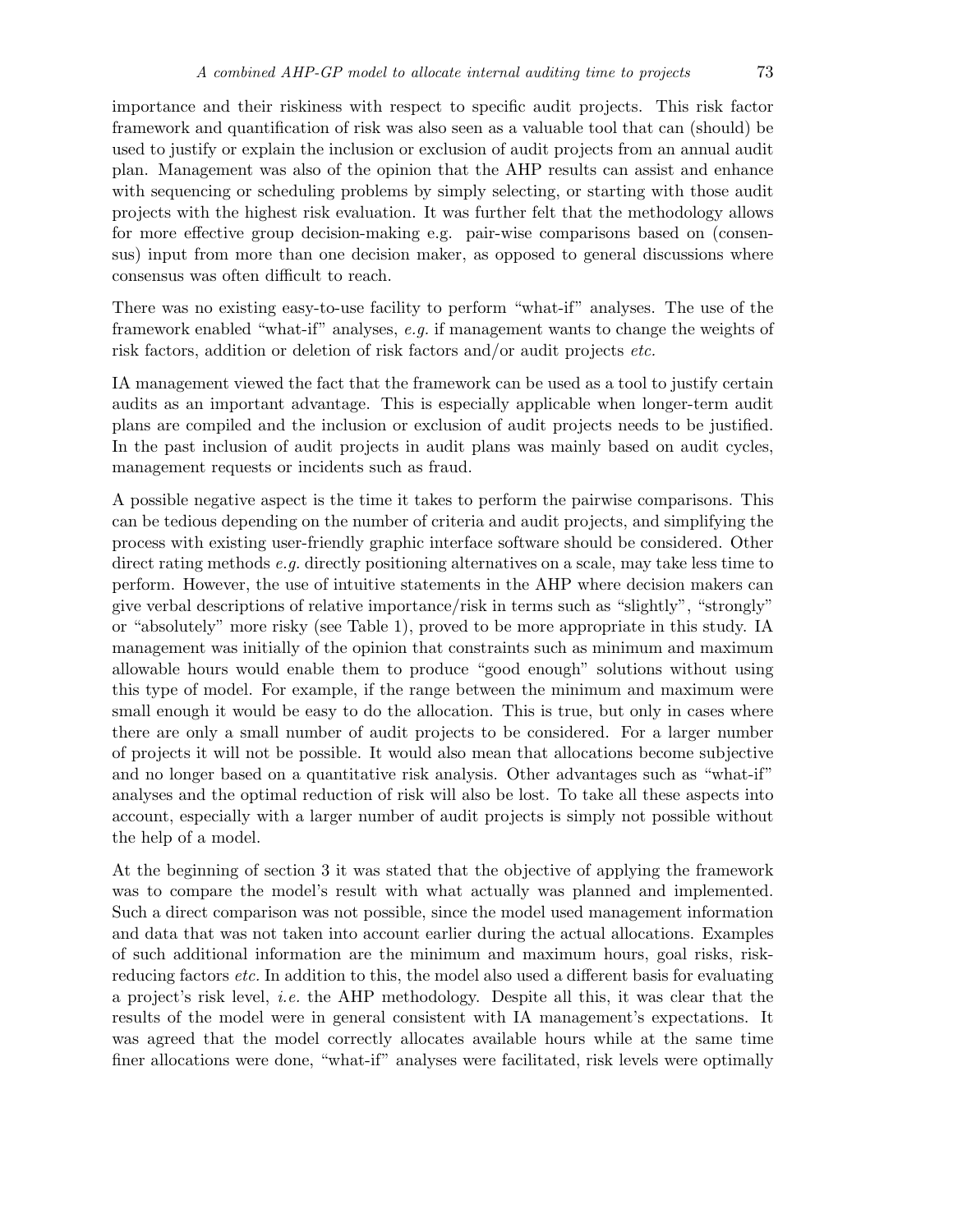reduced and a tool was provided to justify the inclusion or exclusion of audit projects.

# 4 Conclusion

In this paper a risk-based integrated approach for establishing an optimal allocation of internal auditing time among competing audit projects was suggested. The AHP was used to deal with qualitative risk assessments and the results were integrated with a goal programming model that performed the actual allocations in such a way that risk levels are driven closer to management goals.

A case study and numerical results were presented to explain how the framework could be applied in practice. The results indicated that using the suggested approach, several benefits could be derived, e.g.

- It provides a systematic and objective way to identify, assess and evaluate risk factors related to audit projects;
- Analyses of several "what-if" scenarios are facilitated; and
- It can be used as a tool to justify the inclusion or exclusion of audit projects in audit plans based on calculated risk management.

The internal audit function is dynamic and in certain cases this dynamic nature may prevent IA management from following predetermined allocations of hours to audit projects. There may be other constraints to be considered,  $e,q$ , legal requirements or special assignments from audit committees, *etc.* However, in general the framework suggested is a decision-making tool that allows for the consideration of multiple criteria. It offers great potential for allocating audit hours to audit projects, while minimising risk levels and at the same time maximising the utility provided by an IA department.

# References

- [1] Al-Subhi Al-Harbi KM, 2001, Application of the AHP in project management, International Journal of Project Management, 19, pp. 19–27.
- [2] BADRI MA, 2001, A combined AHP-GP model for quality control systems, International Journal of Production Economics, 72, pp. 27–40.
- [3] Badin L & Gass SI, 2003, On teaching the analytic hierarchy process, Computers & Operations Research, 30, pp. 1487–1497.
- [4] Ghodsypour SH & O'Brien C, 1998, A decision support system for supplier selection using an integrated analytic hierarchy process and linear programming, International Journal of Production Economics, 56-57, pp. 199–212.
- [5] GOTLOB D, MOORE JS & MOORE KS, 1997, *Optimizing internal audit resources:* A linear programming perspective, Internal Auditing, Fall, pp. 20–30.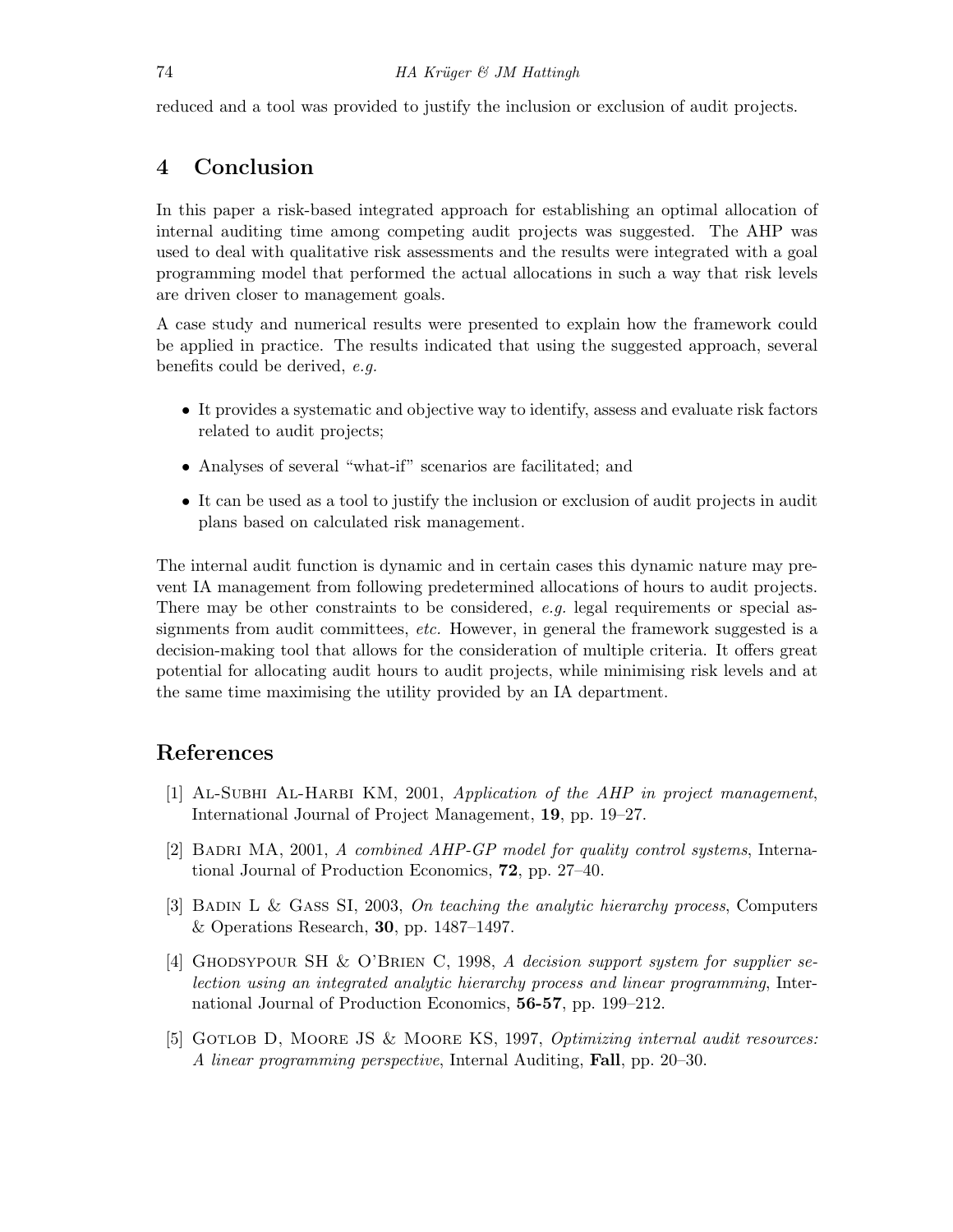- [6] IIA, 2003, The Institute of Internal Auditors, [Online], [Cited November 2003], Available from http://www.theiia.org/esac/index.cfm
- [7] ISACA, 2003, Information Systems Audit and Control Association, [Online], [Cited November 2003], Available from http://www.isaca.org/cobit.htm
- [8] ISF, 2003, Information Security Forum. The ISF's Standard of Good Practice, [Online], [Cited November 2003], Available from http://www.isfsecurity standard.com/index flash.htm
- [9] ISO, 2002, International Organization for Standardization, [Online], [Cited November 2003], Available from http://www.iso.ch/iso/en/CatalogueDetailPage
- [10] JACOBSON R, 2002, *Quantifying IT Risks*, IT Audit Newsletter, 5. The Institute of Internal Auditors, Inc., Altamonte Springs (FL).
- [11] KORPELA J, KYLÄHEIKO K, LEHMUSVAARA, A & TUOMINEN M, 2002, An analytic approach to production capacity allocation and supply chain design, International Journal of Production Economics, 78, pp. 86–109.
- [12] Mathworks, 2003, [Oline], [Cited November 2003], Avialable from www.mathworks.com
- [13] Microsoft, 2003, [Oline], [Cited November 2003], Avialable from http://office.microsoft.com/en-gb/FX010858001033.aspx
- [14] MOORE JH & WEATHERFORD LR, 2001, Decision modelling with Microsoft Excel, 6 th edition, Prentice Hall, Upper Saddle River (NJ).
- [15] Ozier W, 2003, Risk metrics needed for IT security, IT Audit Newsletter, 6. The Institute of Internal Auditors, Inc., Altamonte Springs (FL).
- [16] Patton JM, Evans JH & Barry LL, 1983, A framework for evaluating internal audit risk, Research report number 25, The Institute of Internal Auditors, Inc., Altamonte Springs (FL).
- [17] Ramanathan R & Ganesh LS, 1995, Using AHP for resource allocation problems, European Journal of Operational Research, 18, pp. 410–417.
- [18] RENDER B & STAIR RM, 2000, Quantitative analysis for management,  $7<sup>th</sup>$  edition, Prentice Hall, Upper Saddle River (NJ).
- [19] Tam MCY & Rao Tummala VM, 2001, An application of the AHP in vendor selection of a telecommunications system, Omega, 29, pp. 171–182.
- [20] TAYLOR BW, 2002, *Introduction to management science*, 7<sup>th</sup> edition, Prentice Hall, Upper Saddle River (NJ).
- [21] VARGAS LG & DOUGHERTY JJ, 1982, The analytic hierarchy process and multicriterion decision making, American Journal of Mathematical and Management Sciences,  $19(1)$ , pp. 29–59.